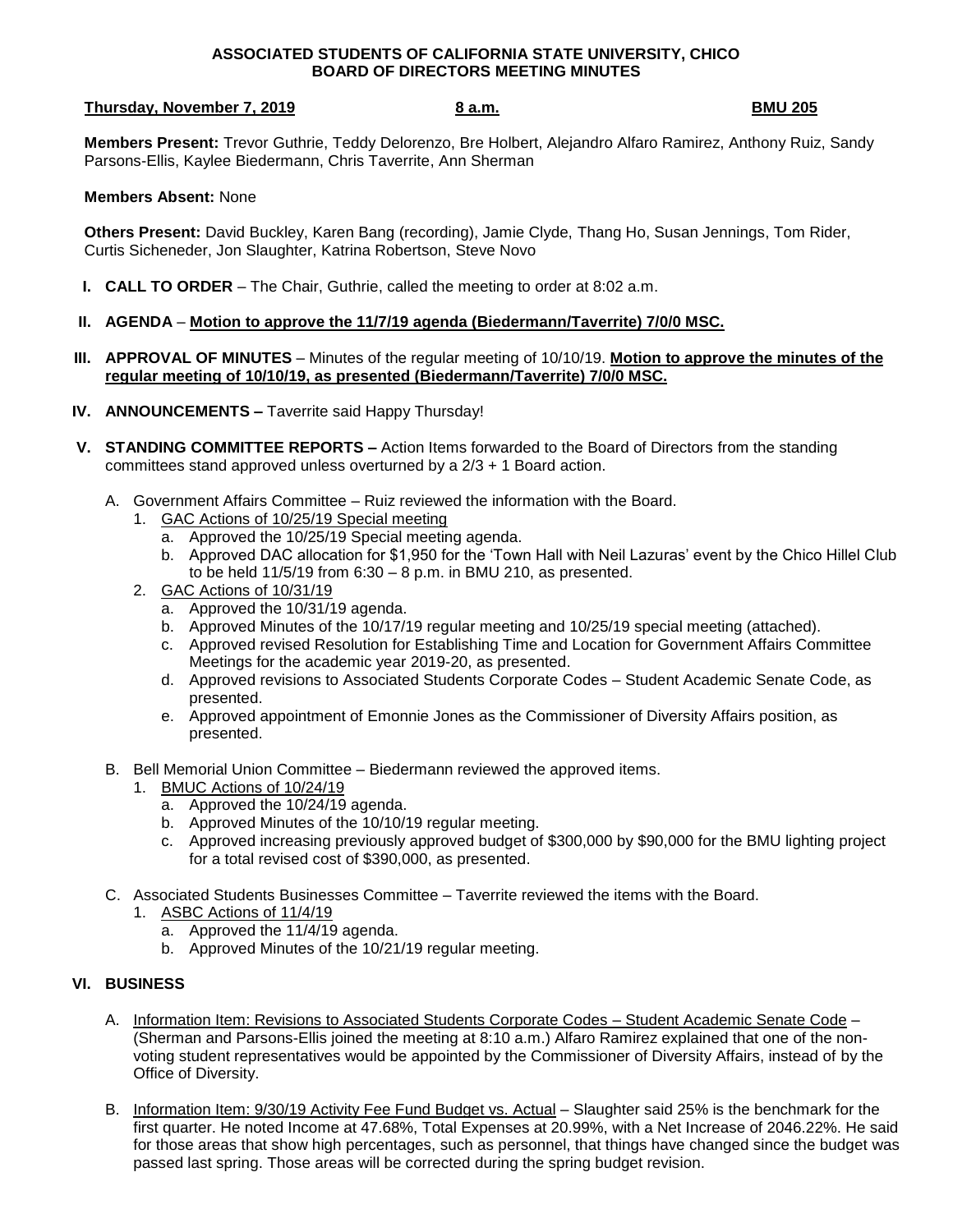- C. Information Item: 9/30/19 Wildcat Store Financials Taverrite said Income was at \$90,049, Expenses and Transfers at \$75,106, Net Increase of \$14,943 for the month, Commission Income at \$225,011 YTD.
- D. Information Item: 9/30/19 Dining Services Financials Regarding Dining Overall for the month, Taverrite said Income was up 2.89% and Net Income was up 43.87%. Sutter Hall Dining Income for the month was up 9.14%, Net Income up 39.22%. Cash Ops Income was down (2.49%) for the month, Net Income was 56.47% better than anticipated for the month due to having lost less than budgeted for.
- E. Information Item: 9/30/19 Combined Student Union and WREC/AO Summary Income and Expenses Statement – Biedermann reviewed the report, noting that the Student Union has expensed 19.77% of the approved annual budget and generated 46.02% of projected income.
- F. Information Item: 9/30/19 Corporate Services Budget vs. Actual Income and Expenses Jennings reviewed the quarterly report, noting that overall, they were trending at 26.32% generated. She said the Administration area is running a bit high due to Chancellor's Office audit expenses as well as legal costs at the beginning of the fiscal year. She also noted that Corporate Insurance would always trend at 100% because it is paid at the beginning of the fiscal year.
- G. Information Item: 9/30/19 Activity Fee, Student Union, Auxiliary Activities and Corporate Services Fund Capital Expenditure Reports – Jennings reviewed the first quarter reports for each area, noting purchases that were made. She explained that unlike other areas, Activity Fee also includes small equipment items.
- H. Information Item: Review of Investments Quarter ending 9/30/19 Jennings reviewed and explained both reports to the Board.
	- 1. Local Agency Investment Fund and Certificates of Deposit.
	- 2. Board Designated Fund.
- I. Information Item: Funding Executive Order 2019-05 Guthrie explained that the DAC allocation for \$1,950 for the 'Town Hall with Neil Lazuras' event by the Chico Hillel Club on 11/5/19 was approved at a Special GAC meeting on October 25. He said due to time constraints after the Special GAC meeting, a funding Executive Order was sent out to the Board.
- J. Director of University Affairs Report Alfaro Ramirez reported that the union bargaining survey is out and has to be taken before November 25. He said CFA is hosting an Anti-racism Social Justice Transformation Conversation with Dr. Catherine Lemmi on Monday, November 18 at 12 p.m. in SSC 122. Alfaro Ramirez said students would be holding another monthly vigil on November 15 for Josiah Lawson, the black Humboldt State student who was murdered in 2017. He said Chico Blackbird would be holding a media watch event called Migra Watch this Friday at 6:30 p.m. which teaches how to be vigilant for Border Patrol and ICE within communities.
- K. Director of Legislative Affairs Report Holbert reminded everyone that if they have not yet registered to vote, please see her, or register online. She said her team is starting to table and educate students about voter registration and the census.
- L. University Vice Presidents' Reports Parsons-Ellis said recruitment for the Assistant Vice President for Enrollment management has been launched. In addition, they are beginning to launch the recruitment for the Vice President for Student Affairs position. Parsons-Ellis said Counseling Center staff would be available for those in need at various locations on campus tomorrow due to the Camp Fire Anniversary. She noted some of the events available. • Sherman said she sent a request for the next Board agenda to discuss funding support for Chico State's contribution toward the March bond proposal. She said the Chancellor's Office is asking all campuses to support a general allocation bond for building repairs and for our campus, the amount would be \$30,000. She explained state funds can't be used for this as it's political, so she's asking for support from all auxiliaries. • Sherman said they have identified the planners, developers and construction people for upgrades of refreshed buildings. She said once the new Science building is completed, the old building would be renovated quickly; then those currently residing in Butte Hall will be moved to that building while Butte Hall is upgraded. She said the new Science building would be available this summer for move-in. She also noted that Senate is discussing the fact that the biggest campus load is Tuesdays and Thursdays between 10 a.m. and 2 p.m., and discussing why this schedule has evolved.